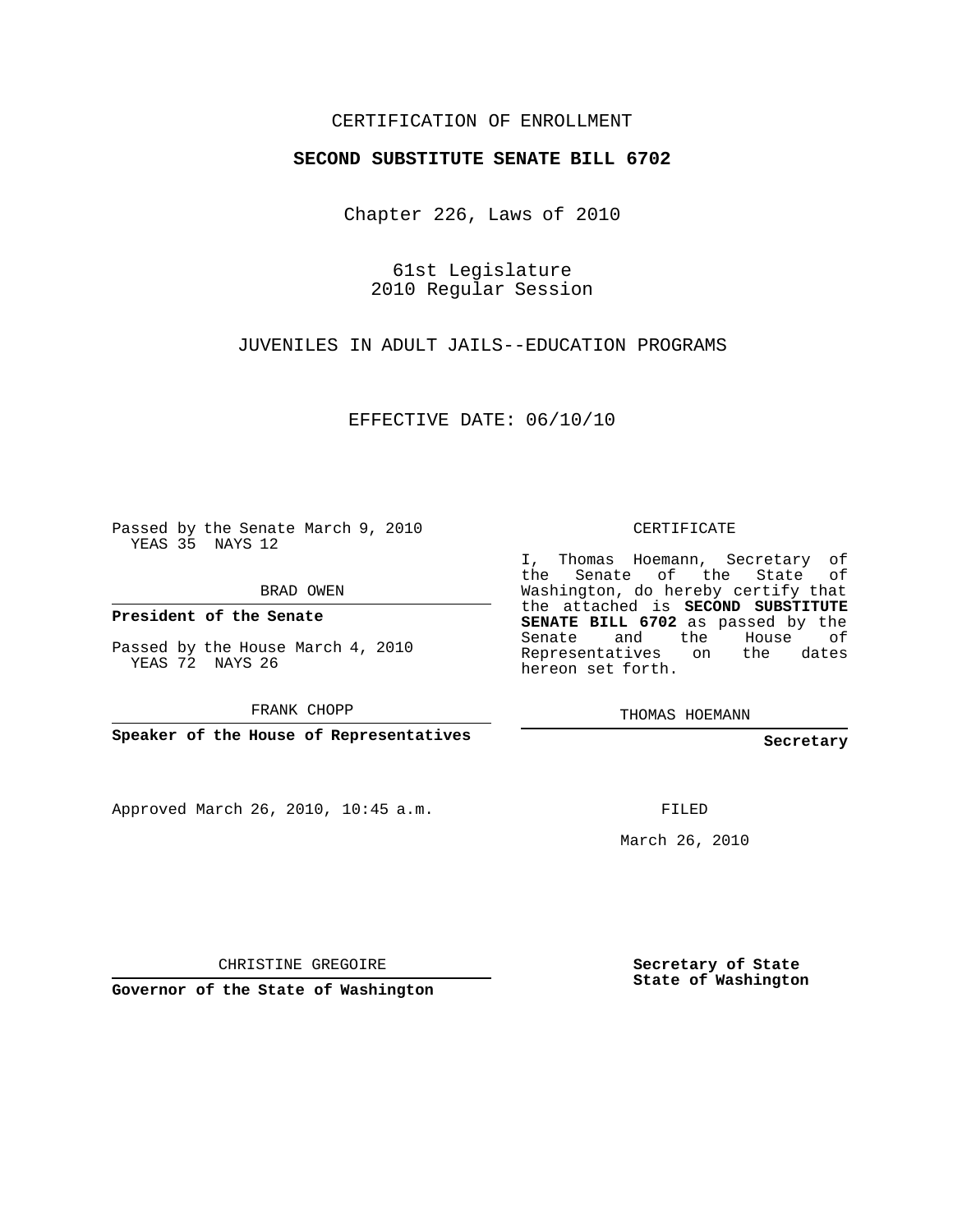# **SECOND SUBSTITUTE SENATE BILL 6702** \_\_\_\_\_\_\_\_\_\_\_\_\_\_\_\_\_\_\_\_\_\_\_\_\_\_\_\_\_\_\_\_\_\_\_\_\_\_\_\_\_\_\_\_\_

\_\_\_\_\_\_\_\_\_\_\_\_\_\_\_\_\_\_\_\_\_\_\_\_\_\_\_\_\_\_\_\_\_\_\_\_\_\_\_\_\_\_\_\_\_

### AS AMENDED BY THE HOUSE

Passed Legislature - 2010 Regular Session

## **State of Washington 61st Legislature 2010 Regular Session**

**By** Senate Ways & Means (originally sponsored by Senators Kline, McDermott, Fraser, Shin, and Kohl-Welles; by request of Superintendent of Public Instruction)

READ FIRST TIME 02/09/10.

 AN ACT Relating to providing education programs for juveniles in adult jails; and adding a new chapter to Title 28A RCW.

BE IT ENACTED BY THE LEGISLATURE OF THE STATE OF WASHINGTON:

 NEW SECTION. **Sec. 1.** INTENT. The legislature intends to provide for the operation of education programs for juvenile inmates incarcerated in adult jails.

 The legislature finds that this chapter fully satisfies any constitutional duty to provide education programs for juvenile inmates in adult jails. The legislature further finds that biennial appropriations for education programs under this chapter amply provide for any constitutional duty to educate juvenile inmates in adult jails.

 NEW SECTION. **Sec. 2.** EDUCATION PROGRAMS FOR JUVENILES IN ADULT JAILS. A program of education shall be made available for juvenile inmates by adult jail facilities and the several school districts of the state for persons under the age of eighteen years who have been incarcerated in any adult jail facilities operated under the authority of chapter 70.48 RCW. Each school district within which there is located an adult jail facility shall, singly or in concert with another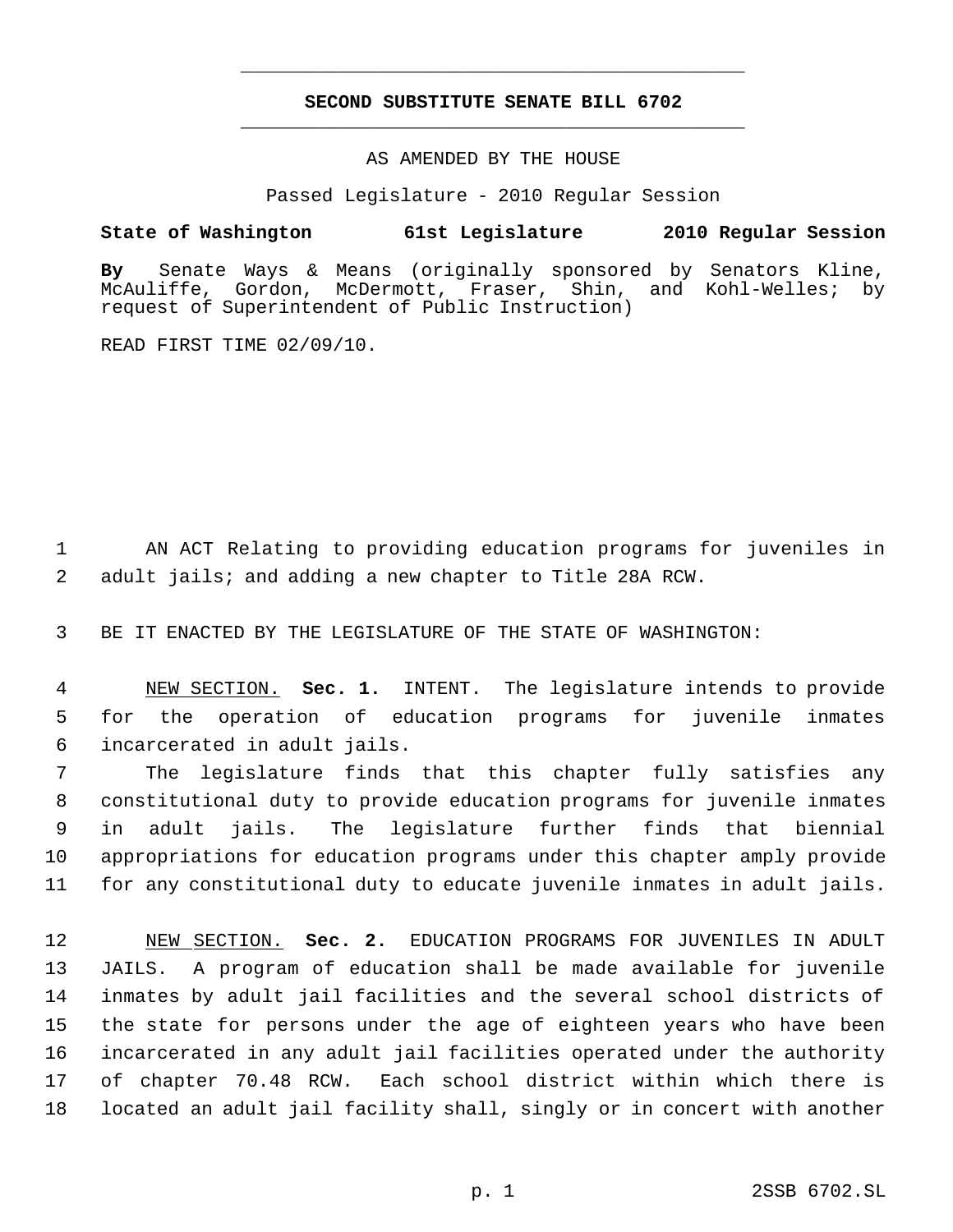school district pursuant to RCW 28A.335.160 and 28A.225.250 or chapter 39.34 RCW, conduct a program of education, including related student activities for inmates in adult jail facilities. School districts are not precluded from contracting with educational service districts, community and technical colleges, four-year institutions of higher education, or other qualified entities to provide all or part of these education programs. The division of duties, authority, and liabilities of the adult jail facilities and the several school districts of the state respecting the educational programs shall be as provided for in this chapter with regard to programs for juveniles in adult jail facilities.

 NEW SECTION. **Sec. 3.** "ADULT JAIL FACILITY"--DEFINED. As used in this chapter, "adult jail facility" means an adult jail operated under the authority of chapter 70.48 RCW.

 NEW SECTION. **Sec. 4.** DUTIES, AUTHORITY, AND RESPONSIBILITIES OF EDUCATION PROVIDER. (1) Except as otherwise provided for by contract under section 7 of this act, the duties and authority of a school district, educational service district, institution of higher education, or private contractor to provide for education programs under this chapter include:

 (a) Employing, supervising, and controlling administrators, teachers, specialized personnel, and other persons necessary to conduct education programs, subject to security clearance by the adult jail facilities;

 (b) Purchasing, leasing, renting, or providing textbooks, maps, audiovisual equipment paper, writing instruments, physical education equipment, and other instructional equipment, materials, and supplies 28 deemed necessary by the provider of the education programs;

 (c) Conducting education programs for inmates under the age of eighteen in accordance with program standards established by the superintendent of public instruction;

 (d) Expending funds for the direct and indirect costs of maintaining and operating the program of education that are appropriated by the legislature and allocated by the superintendent of public instruction for the exclusive purpose of maintaining and operating education programs for juvenile inmates incarcerated in adult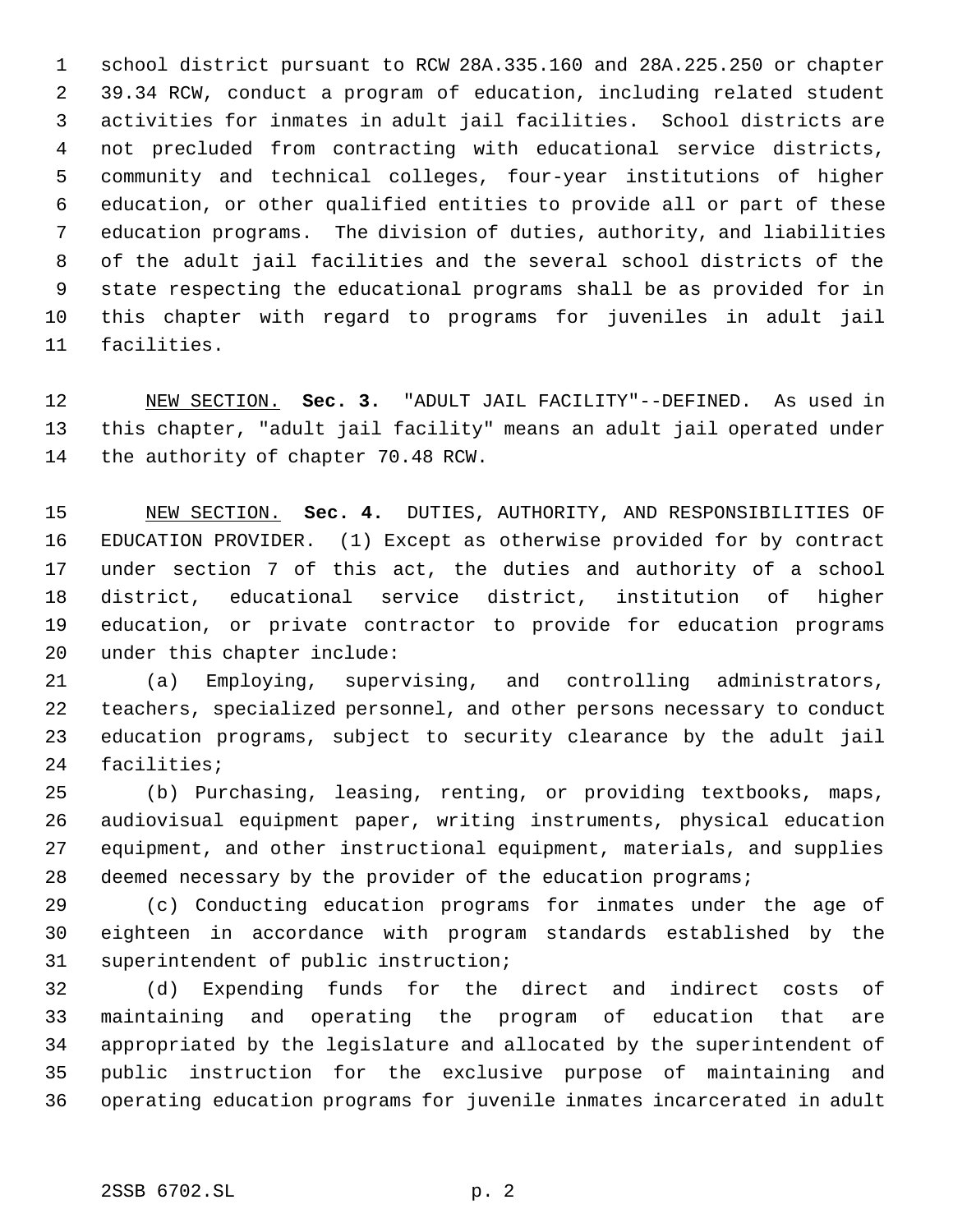jail facilities, in addition to funds from federal and private grants, and bequests, and gifts made for the purpose of maintaining and operating the program of education; and

 (e) Providing educational services to juvenile inmates within five school days of receiving notification from an adult jail facility within the district's boundaries that an individual under the age of eighteen has been incarcerated.

 (2) The school district, educational service district, institution of higher education, or private contractor shall develop the curricula, instruction methods, and educational objectives of the education programs, subject to applicable requirements of state and federal law. For inmates who are under the age of eighteen when they commence the program and who have not met high school graduation requirements, such courses of instruction and school-related student activities as are provided by the school district for students outside of adult jail facilities shall be provided by the school district for students in adult jail facilities, to the extent that it is practical and judged appropriate by the school district and the administrator of the adult jail facility.

 NEW SECTION. **Sec. 5.** SCHOOL DISTRICTS--ADDITIONAL AUTHORITY AND LIMITATION. School districts providing an education program to juvenile inmates in an adult jail facility, may:

 (1) Award appropriate diplomas or certificates to juvenile inmates who successfully complete graduation requirements;

 (2) Allow students eighteen years of age who have participated in an education program under this chapter to continue in the program, under rules adopted by the superintendent of public instruction; and

 (3) Spend only funds appropriated by the legislature and allocated by the superintendent of public instruction for the exclusive purpose of maintaining and operating education programs under this chapter, including direct and indirect costs of maintaining and operating the education programs, and funds from federal and private grants, bequests, and gifts made for that purpose. School districts may not expend excess tax levy proceeds authorized for school district purposes to pay costs incurred under this chapter.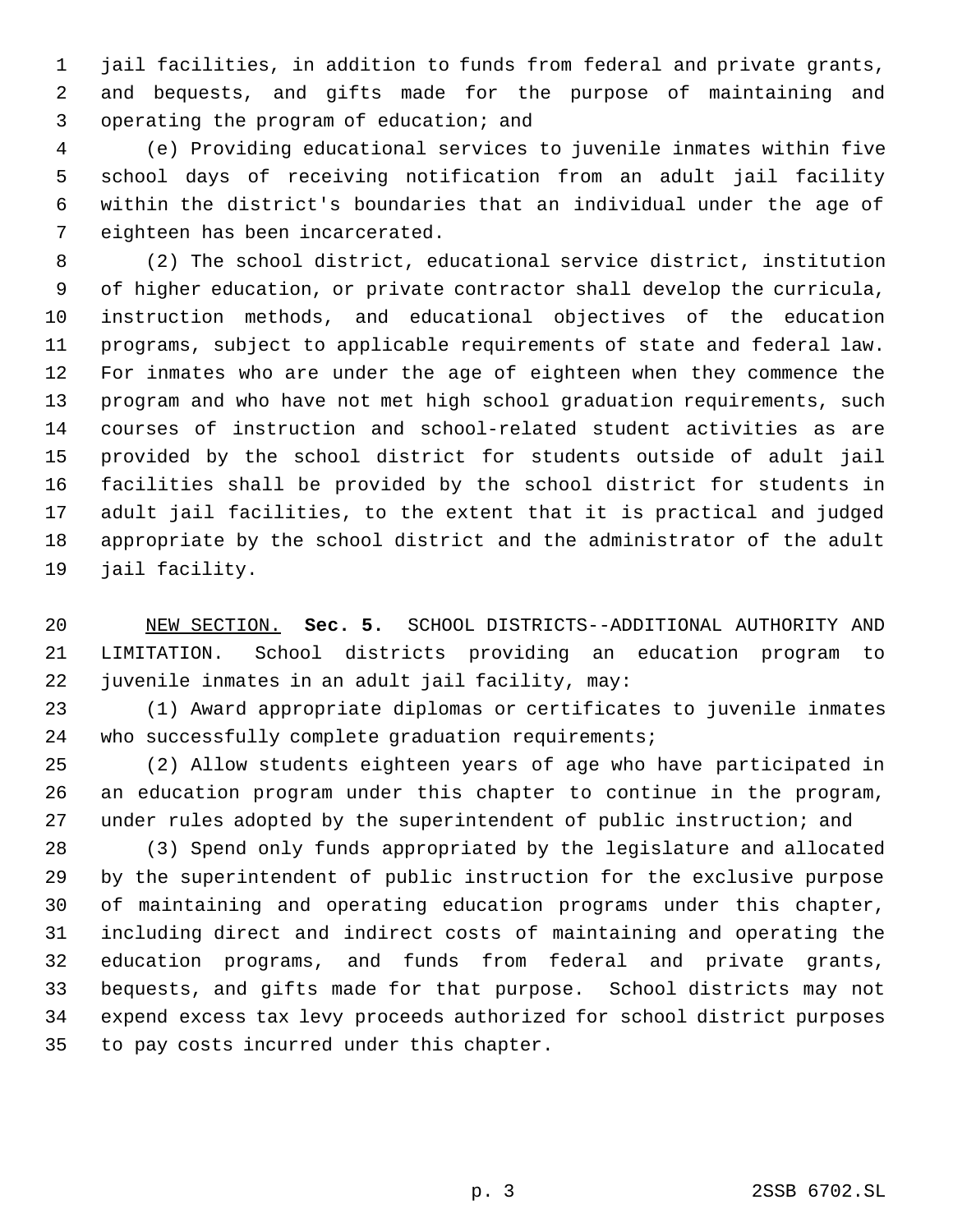NEW SECTION. **Sec. 6.** SUPPORT OF EDUCATION PROGRAMS. To support each education program under this chapter, the adult jail facility and each superintendent or chief administrator of an adult jail facility shall:

 (1) Provide necessary access to existing instructional and exercise spaces for the education program that are safe and secure;

 (2) Provide equipment deemed necessary by the adult jail facility to conduct the education program;

 (3) Maintain a clean and appropriate classroom environment that is sufficient to meet the program requirements and consistent with security conditions;

 (4) Provide appropriate supervision of juvenile inmates consistent with security conditions to safeguard agents of the education providers and juvenile inmates while engaged in educational and related 15 activities conducted under this chapter;

 (5) Provide such other support services and facilities deemed necessary by the adult jail facilities to conduct the education program;

 (6) Provide the available medical and mental health records necessary to a determination by the school district of the educational needs of the juvenile inmate; and

 (7) Notify the school district within which the adult jail facility resides within five school days that an eligible juvenile inmate has been incarcerated in the adult jail facility.

 NEW SECTION. **Sec. 7.** CONTRACT BETWEEN SCHOOL DISTRICTS AND ADULT JAIL FACILITIES. Each education provider under this chapter and the adult jail facility shall negotiate and execute a written contract for each school year, or such longer period as may be agreed to, that delineates the manner in which their respective duties and authority will be cooperatively performed and exercised, and any disputes and grievances resolved through mediation, and if necessary, arbitration. Any such contract may provide for the performance of duties by an education provider in addition to those in this chapter, including duties imposed upon the adult jail facility and its agents under section 6 of this act, if supplemental funding is available to fully pay the direct and indirect costs of these additional duties.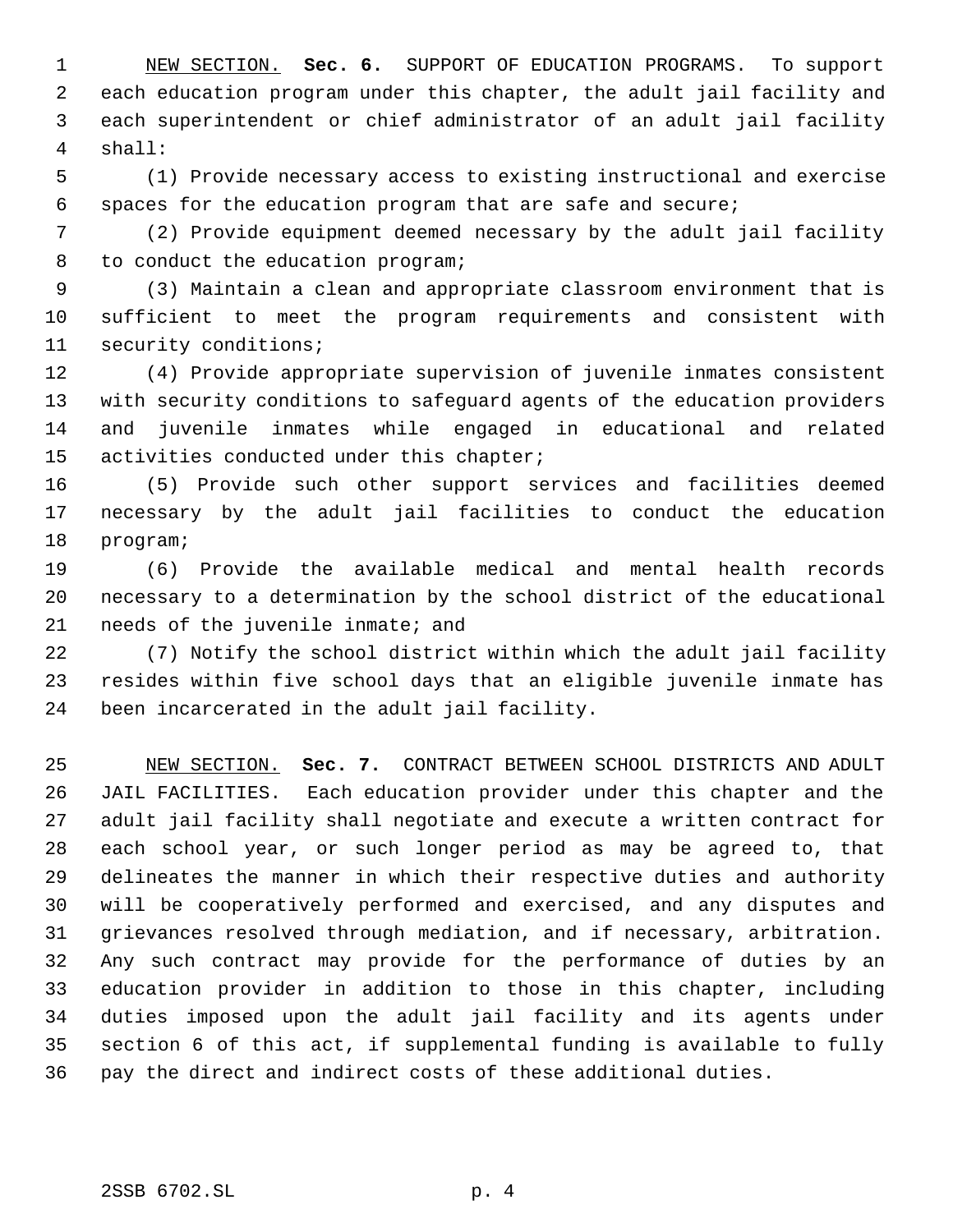NEW SECTION. **Sec. 8.** EDUCATION SITE CLOSURES OR REDUCTION IN SERVICES--NOTICE. (1) By September 30, 2010, districts must, in coordination with adult jail facilities residing within their boundaries, submit an instructional service plan to the office of the superintendent of public instruction. Service plans must meet requirements stipulated in the rules developed in accordance with section 9 of this act, provided that (a) the rules shall not govern requirements regarding security within the jail facility nor the physical facility of the adult jail, including but not limited to, the classroom space chosen for instruction, and (b) any excess costs to the jails associated with implementing rules shall be negotiated pursuant to the contractual agreements between the education provider and adult jail facility.

 (2) Once districts have submitted a plan to the office of the superintendent of public instruction, districts are not required to resubmit their plans unless either districts or adult jail facilities initiate a significant change to their plans.

 (3) An adult jail facility shall notify the office of the superintendent of public instruction as soon as practicable upon the closure of any adult jail facility or upon the adoption of a policy that no juvenile shall be held in the adult jail facility.

22 NEW SECTION. **Sec. 9.** ALLOCATION OF MONEY--ACCOUNTABILITY REQUIREMENTS--RULES. The superintendent of public instruction shall:

 (1) Allocate money appropriated by the legislature to administer and provide education programs under this chapter to school districts that have assumed the primary responsibility to administer and provide education programs under this chapter or to the educational service district operating the program under contract; and

 (2) Adopt rules that apply to school districts and educational providers in accordance with chapter 34.05 RCW that establish reporting, program compliance, audit, and such other accountability requirements as are reasonably necessary to implement this chapter and related provisions of the omnibus appropriations act effectively. In adopting the rules pursuant to this subsection, the superintendent of public instruction shall collaborate with representatives from the Washington association of sheriffs and police chiefs and shall attempt